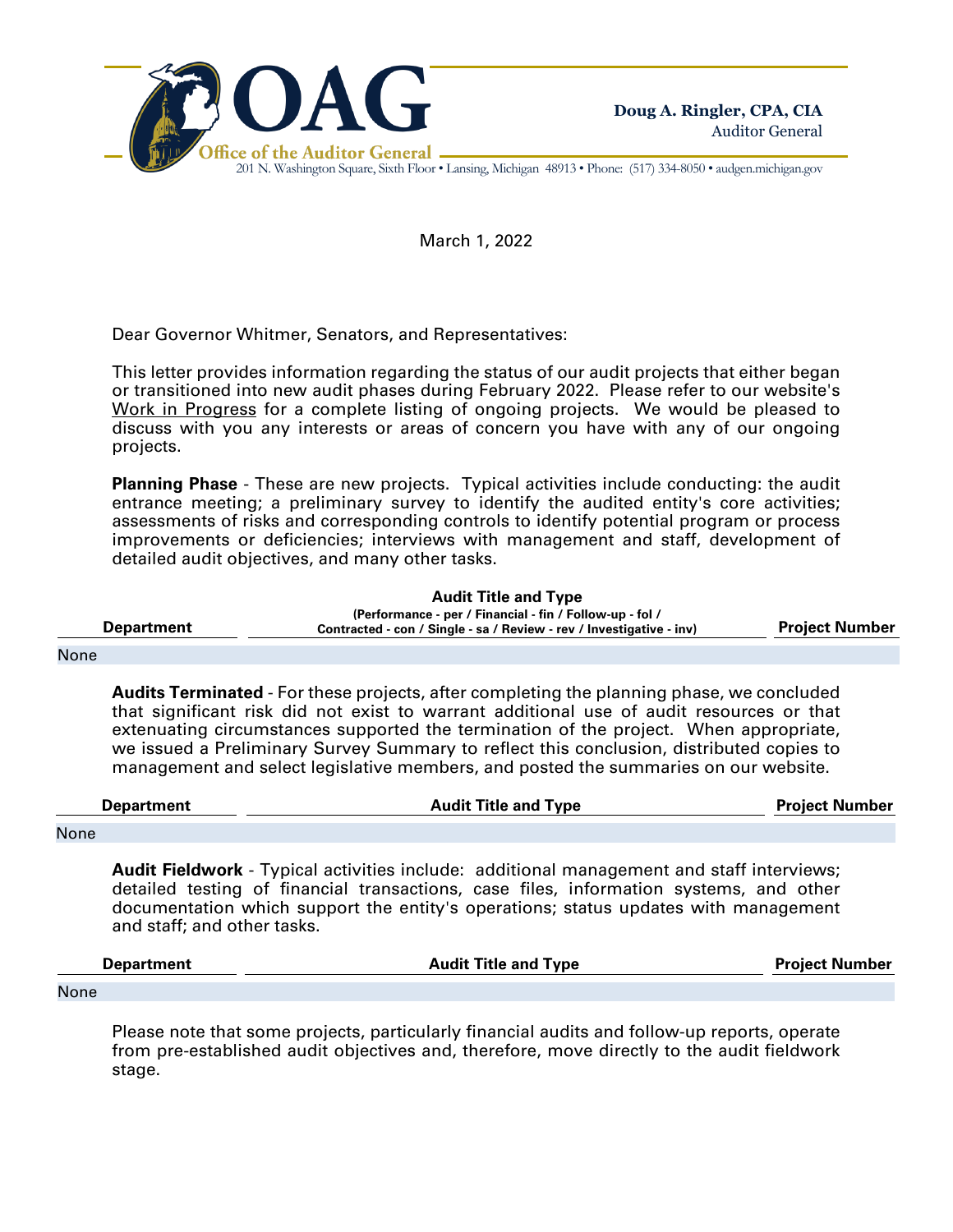**Report Preparation** - Typical activities include: preparing the draft audit report, discussion of draft findings with the audited entity, receipt of the entity's preliminary responses to findings, and other tasks.

| <b>Department</b>                                                                        | <b>Audit Title and Type</b>                                                                                                                                                     | <b>Project Number</b> | <b>Estimated Audit</b><br><b>Release Date</b> |
|------------------------------------------------------------------------------------------|---------------------------------------------------------------------------------------------------------------------------------------------------------------------------------|-----------------------|-----------------------------------------------|
| <b>Labor and Economic</b><br>Opportunity                                                 | Michigan Economic Development Corporation,<br>Opinion on Financial Statements and Internal Control<br>Report, for the Fiscal Year Ended September 30, 2021<br>- (fin)           | 186-0406-22           | March 2022                                    |
| Technology,<br>Management,<br>and Budget                                                 | Michigan State Employees' Retirement System,<br>Opinion on Financial Statements and Internal Control<br>Report, for the Fiscal Year Ended September 30, 2021<br>$-$ (fin)       | 071-0151-22           | <b>March 2022</b>                             |
| Technology,<br>Management,<br>and Budget                                                 | Michigan Public School Employees' Retirement<br>System, Opinion on Financial Statements and<br>Internal Control Report, for the Fiscal Year Ended<br>September 30, 2021 - (fin) | 071-0152-22           | <b>March 2022</b>                             |
| Technology,<br>Management,<br>and Budget                                                 | Michigan State Police Retirement System, Opinion<br>on Financial Statements and Internal Control Report,<br>for the Fiscal Year Ended September 30, 2021 - (fin)                | 071-0154-22           | <b>March 2022</b>                             |
| <b>Labor and Economic</b><br>Opportunity                                                 | Michigan Strategic Fund, Opinion on Financial<br>Statements and Internal Control Report, for the Fiscal<br>Year Ended September 30, 2021 - (fin)                                | 186-0401-22           | April 2022                                    |
| <b>Labor and Economic</b><br>Opportunity<br>and Technology,<br>Management,<br>and Budget | Michigan Integrated Data Automated System<br>$(MIDAS) - (per)$                                                                                                                  | 186-0593-21           | April 2022                                    |
| <b>Natural Resources</b>                                                                 | State Parks' Concessions, Leases, and Operating<br>Agreements - (per)                                                                                                           | 751-0135-21           | April 2022                                    |

## **Audits Released**

| Айчиз пеказеч                            |                                                                                                                                                                                               |                                 |                         | Number of                     |                                 |
|------------------------------------------|-----------------------------------------------------------------------------------------------------------------------------------------------------------------------------------------------|---------------------------------|-------------------------|-------------------------------|---------------------------------|
| <b>Department</b>                        | <b>Audit Title and Type</b>                                                                                                                                                                   | <b>Project</b><br><b>Number</b> | Date<br><b>Released</b> | <b>Material</b><br>Weaknesses | Reportable<br><b>Conditions</b> |
| Technology,<br>Management,<br>and Budget | State of Michigan 401K Plan,<br>Annual Financial Report for the<br><b>Fiscal Year Ended</b><br>September 30, 2021 and Report<br>on Internal Control, Compliance,<br>and Other Matters - (fin) | 071-0156-22                     | 02/01/2022              | $\mathbf 0$                   | 0                               |
| Technology,<br>Management,<br>and Budget | State of Michigan 457 Plan,<br>Annual Financial Report for the<br><b>Fiscal Year Ended</b><br>September 30, 2021 and Report<br>on Internal Control, Compliance,<br>and Other Matters - (fin)  | 071-0157-22                     | 02/01/2022              | 0                             | 0                               |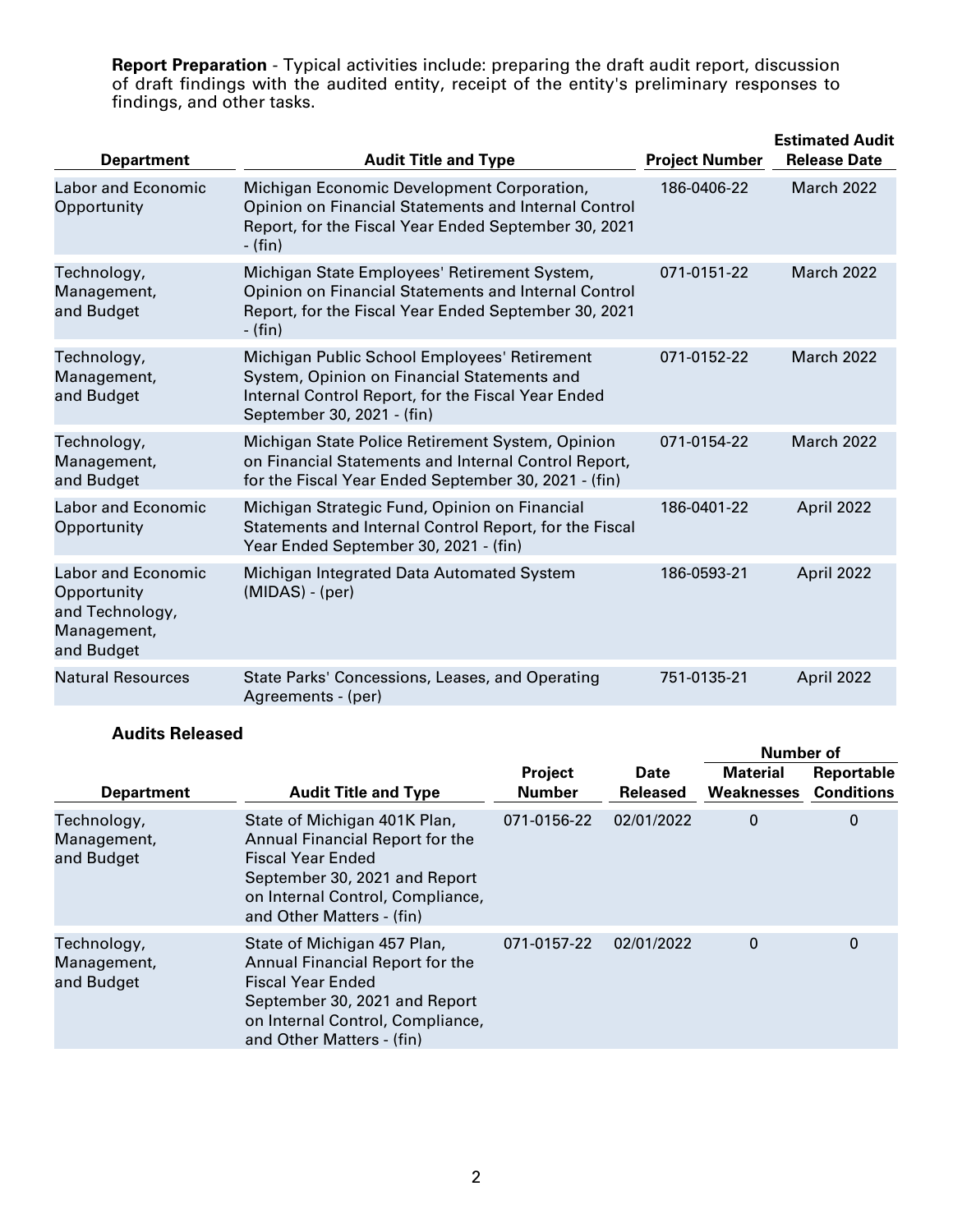## **Audits Released,** continued

|                                            |                                                                                                                                                                                                                                                    |                          |                                | <b>Number of</b>                     |                                 |
|--------------------------------------------|----------------------------------------------------------------------------------------------------------------------------------------------------------------------------------------------------------------------------------------------------|--------------------------|--------------------------------|--------------------------------------|---------------------------------|
| <b>Department</b>                          | <b>Audit Title and Type</b>                                                                                                                                                                                                                        | Project<br><b>Number</b> | <b>Date</b><br><b>Released</b> | <b>Material</b><br><b>Weaknesses</b> | Reportable<br><b>Conditions</b> |
| Treasury                                   | <b>Michigan Education Trust</b><br>- Plan D, Opinion on Financial<br><b>Statements and Internal Control</b><br>Report, for the Fiscal Year<br>Ended September 30, 2021<br>$-(con)$                                                                 | <b>NA</b>                | 02/10/2022                     | 1                                    | 1                               |
| Treasury                                   | <b>Michigan Education Trust</b><br>- Plans B and C, Opinion on<br><b>Financial Statements and</b><br>Internal Control Report, for the<br><b>Fiscal Year Ended</b><br>September 30, 2021 - (con)                                                    | <b>NA</b>                | 02/10/2022                     | 1                                    | 1                               |
| Technology,<br>Management,<br>and Budget   | <b>State Sponsored Group</b><br>Insurance Fund -<br><b>Comprehensive Annual</b><br><b>Financial Report for the Fiscal</b><br>Year Ended September 30, 2021<br>and Report on Internal Control,<br><b>Compliance, and Other Matters</b><br>$-$ (fin) | 071-0143-22              | 02/15/2022                     | $\mathbf 0$                          | 0                               |
| Technology,<br>Management,<br>and Budget   | Michigan Judges' Retirement<br>System, Annual Financial<br>Report for the Fiscal Year Ended<br>September 30, 2021 and Report<br>on Internal Control, Compliance,<br>and Other Matters - (fin)                                                      | 071-0153-22              | 02/18/2022                     | 0                                    | $\mathbf 0$                     |
| Technology,<br>Management,<br>and Budget   | <b>Michigan Military Retirement</b><br>Provisions, Annual Financial<br>Report for the Fiscal Year Ended<br>September 30, 2021 and Report<br>on Internal Control, Compliance,<br>and Other Matters - (fin)                                          | 071-0158-22              | 02/18/2022                     | 0                                    | $\mathbf 0$                     |
| <b>Health and Human</b><br><b>Services</b> | Adult Protective Services - (per)                                                                                                                                                                                                                  | 431-2601-20              | 02/18/2022                     | $\overline{4}$                       | 9                               |
| <b>Labor and Economic</b><br>Opportunity   | Unemployment Insurance<br>Agency - Unemployment<br><b>Compensation Fund, Opinion</b><br>on Financial Statements, for the<br><b>Fiscal Year Ended</b><br>September 30, 2021 - (con)                                                                 | <b>NA</b>                | 02/25/2022                     | <b>NA</b>                            | <b>NA</b>                       |
| Labor and Economic<br>Opportunity          | Unemployment Insurance<br>Agency - Obligation Trust Fund,<br><b>Opinion on Financial</b><br>Statements, for the Fiscal Year<br>Ended September 30, 2021<br>$-(con)$                                                                                | <b>NA</b>                | 02/25/2022                     | <b>NA</b>                            | <b>NA</b>                       |